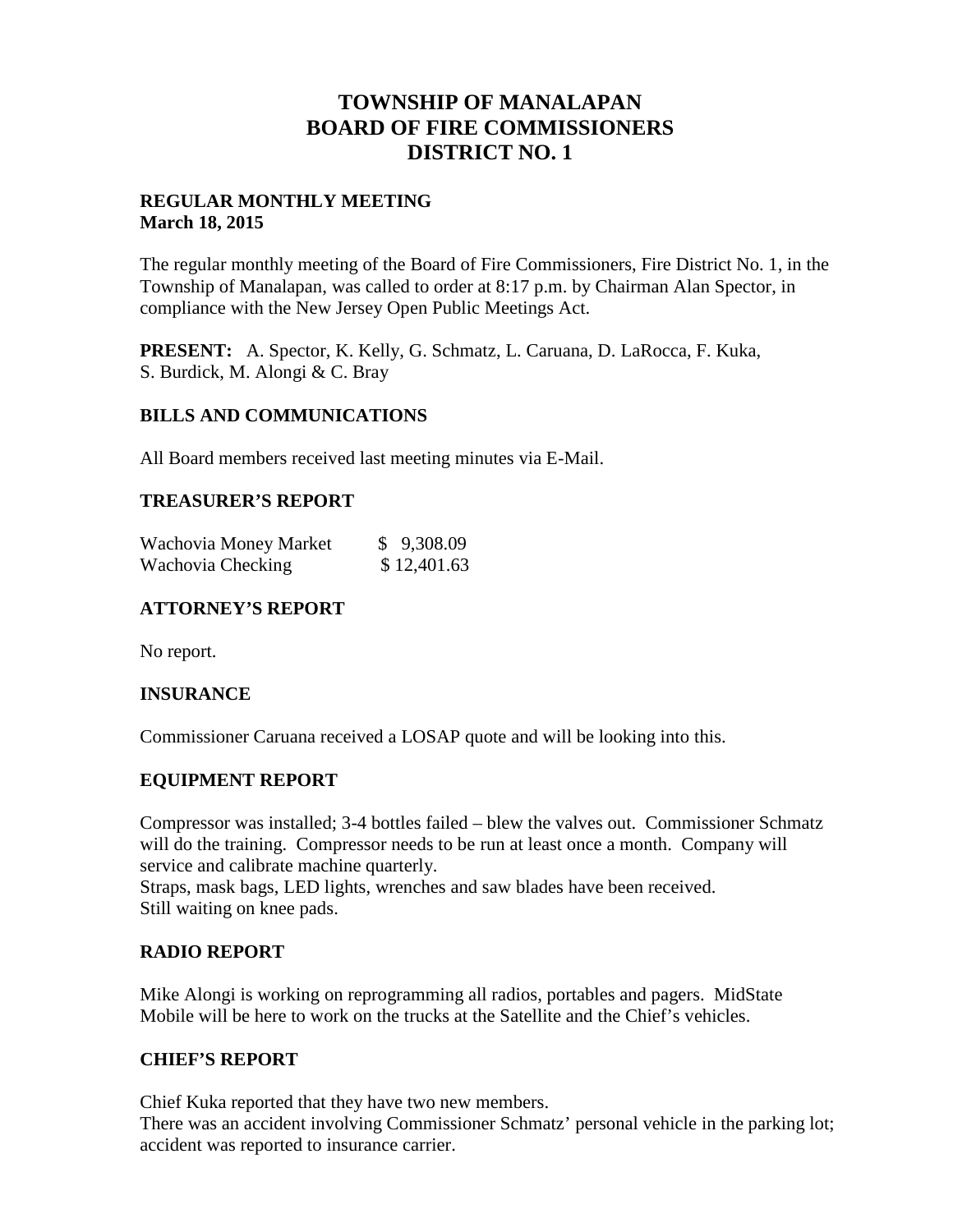## **TRUCK REPORT**

26-1-77 – needs a module. 26-1-91 – gauge issue was repaired. Steve Burdick is still waiting to hear back regarding the light tower.

## **ASSOCIATION REPORT**

No report.

#### **TRUSTEES' REPORT**

No report.

#### **OLD BUSINESS**

See attached.

#### **NEW BUSINESS**

Commissioner Schmatz made a motion to pay all vouchers; this was seconded by Commissioner LaRocca. All voted aye.

Commissioner Schmatz made a motion to accept the lowest price quote from Tomar Industries in the amount of \$7,076.47 to purchase floor cleaner, pads and cleaner; this was seconded by Commissioner Caruana. All voted aye.

Commissioner Schmatz made a motion to purchase 6 replacement XXL firefighter gloves; this was seconded by Commissioner LaRocca. All voted aye.

Commissioner Kelly made a motion to accept the price quote from Meco, Inc. in the amount of \$16,530 to mill and pave the Satellite parking lot; this was seconded by Commissioner Schmatz. All voted aye.

Commissioner Spector made a motion for \$2,120 for CCS to upgrade the software for the door access system and move it onto the new server; this was seconded by Commissioner Schmatz. Commissioners Spector, Schmatz, Caruana & LaRocca voted yes; Commissioner Kelly voted no.

Meeting opened to the public at 9:03 P.M.

A motion was made by Commissioner Schmatz to adjourn; it was seconded by Commissioner Kelly and all voted aye.

Meeting adjourned at 9:05 P.M.

Respectfully submitted, Kenneth Kelly, Clerk